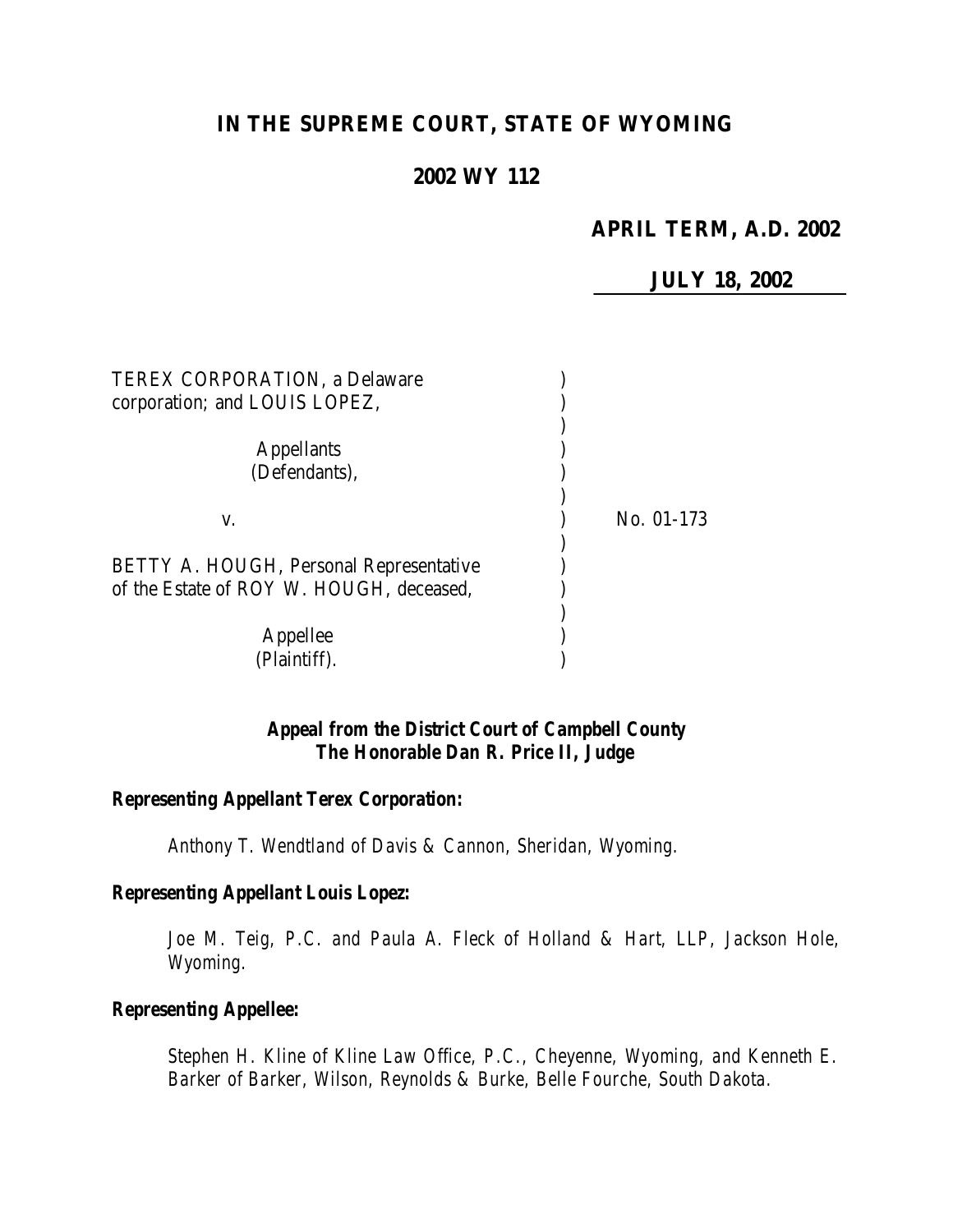*Before HILL, C.J., and GOLDEN, LEHMAN,\* KITE, and VOIGT, JJ.*

*VOIGT, Justice, delivered the opinion of the Court; HILL, Chief Justice, filed a dissenting opinion.*

*\* Chief Justice at time of oral argument.*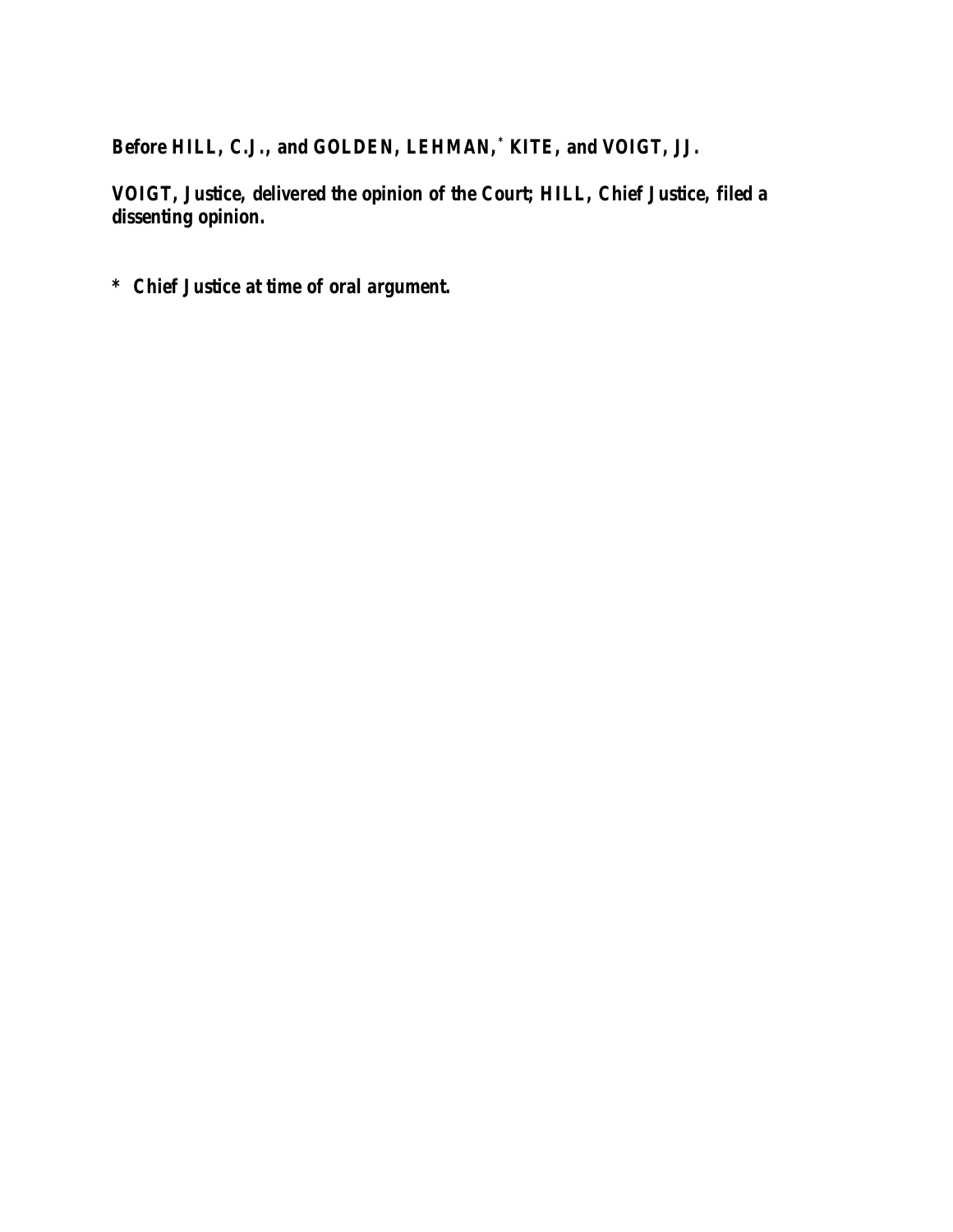# **VOIGT, Justice.**

[¶1] This is an appeal from the district court's dismissal of a wrongful death action based on a lack of subject matter jurisdiction. We conclude that, at the time the district court ruled on the motions before it, it did have subject matter jurisdiction, and we, therefore, reverse.<sup>1</sup> In doing so, we overrule our previous holding in *Makinen v. PM P.C.*, 893 P.2d 1149 (Wyo. 1995).

## **ISSUES**

[¶2] The appellant, Terex Corporation (Terex), states the issues as:

1. Are the District Court's Findings, Conclusions and Order concerning Plaintiff's initial effort to file a wrongful death case against Defendants, Terex Corporation and Louis Lopez, void because the District Court lacked subject matter jurisdiction when it attempted to enter them?

2. Pursuant to Makinen v. PM PC, 893 P.2d 1149, 1153 (Wyo. 1995) citing Amrein v. Wyoming Livestock Board, 851 P.2d 769, 771 (Wyo. 1993), should the Court address whether the Wrongful Death Act['s] two year filing requirement precludes Mrs. Hough's ability to pursue a cause of action for wrongful death?

3. Are Mrs. Hough's pending wrongful death claims viable given Mrs. Hough's acknowledged failure to meet the two year condition precedent to filing a wrongful death suit in Wyoming?

The appellant, Louis Lopez (Lopez), phrases the issues as:

A. Did the District Court err as a matter of law when it entered Conclusions of Law before finding it lacked

<sup>1</sup> On appeal, neither appellant challenges the district court's determination that it lacked subject matter jurisdiction, and a cross-appeal by the appellee was dismissed at her request prior to oral argument. Nevertheless, the "'first and fundamental question on every appeal is that of jurisdiction; this question cannot be waived; it is open for consideration by the reviewing court whenever it is raised by any party, or it may be raised by the court of its own motion.'" *Hirschfield v. Board of County Com'rs of the County of Teton,* 944 P.2d 1139, 1141 (Wyo. 1997) (*quoting Pawlowski v.* Pawlowski, 925 P.2d 240, 243 (Wyo. 1996) and *Gookin v. State Farm Fire and Cas. Ins. Co.,* 826 P.2d 229, 232 (Wyo. 1992)). Furthermore, the question of subject matter jurisdiction is fundamental in this case because the issues presented by the appellants pre-suppose that the district court lacked subject matter jurisdiction.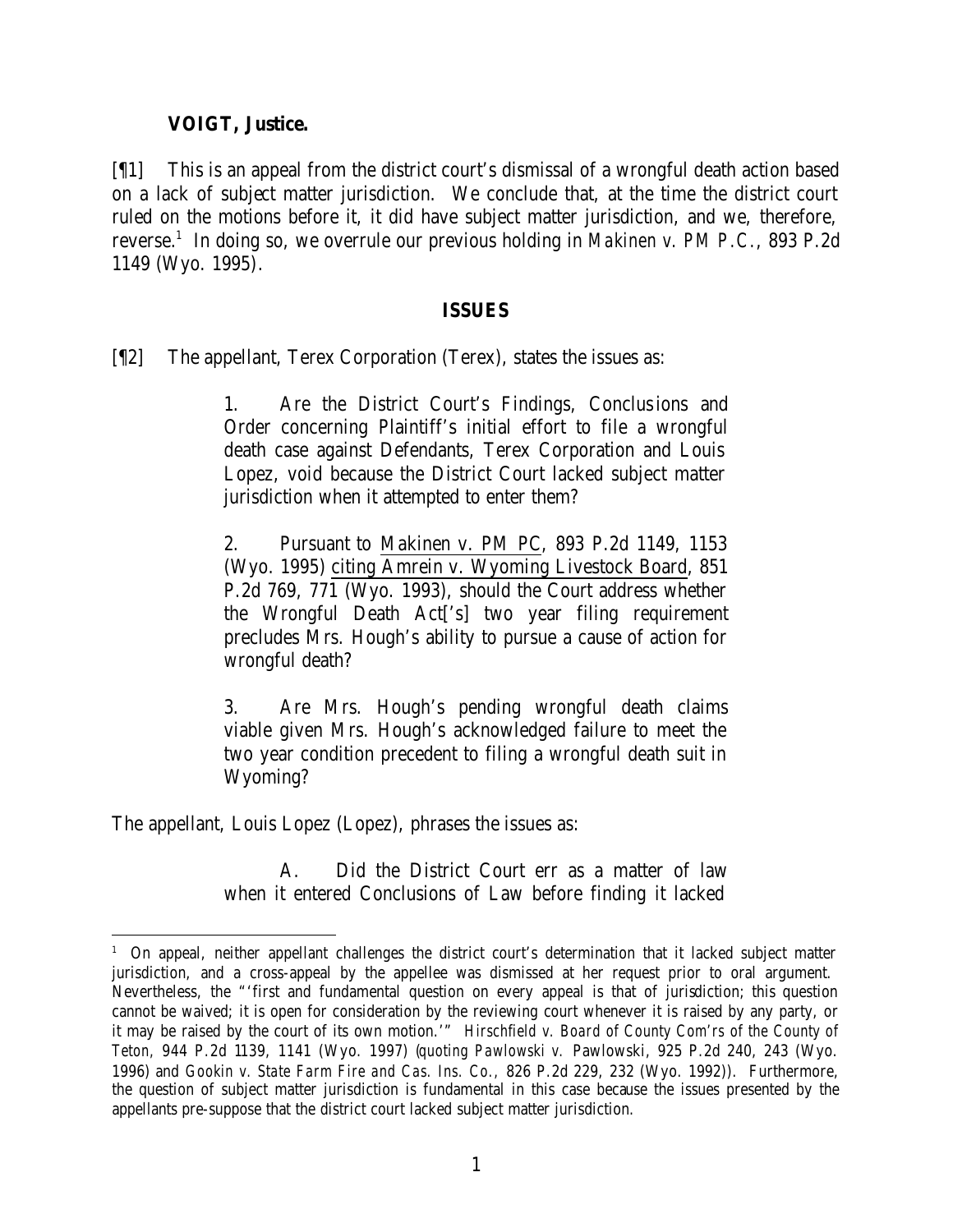subject matter jurisdiction and dismissing Appellee's Complaint without prejudice?

B. Does Wyoming's "savings statute," W.S. § 1-3- 118, apply to Appellee's wrongful death claim?

The appellee, Betty A. Hough as personal representative of the Estate of Roy W. Hough (appellee), defines the issues as:

> 1. Do Appellants raise sufficient issues regarding the judgment below to sustain an appeal?

> 2. Does the savings statute, Wyo. Stat. 1-3-118, apply to allow the plaintiff to refile a wrongful death case which was commenced within two years of the decedent's death, but eventually dismissed without prejudice for lack of subject matter jurisdiction, where the action is refiled within one year of the dismissal of the original action, but not within two years of the death of the decedent?

## **FACTS**

[¶3] The incident giving rise to this action occurred on July 2, 1998. Lopez drove a coal haul truck over the cab of the pickup truck in which Roy Hough (Hough) was sitting. Hough later died from the injuries he sustained in the accident. Triton Coal Company employed Hough at its Buckskin Mine near Gillette where the accident occurred. Terex designed and manufactured the coal haul truck that Lopez was driving. Hough's widow, the appellee, filed a wrongful death complaint on June 28, 2000, against Lopez and Terex. The complaint alleged against Lopez willful, wanton, and/or intentional acts, and against Terex it alleged products liability. On January 16, 2001, Terex filed a Motion for Judgment on the Pleadings Pursuant to W.R.C.P. 12(c) and an Alternative Motion for Summary Judgment Pursuant to W.R.C.P. 56, alleging that the district court lacked subject matter jurisdiction because the appellee had failed to serve the complaint on the Wyoming Attorney General and the Director of the Wyoming Worker's Compensation Division as required by Wyo. Stat. Ann. § 27-14-105(b) (LexisNexis 2001), the pertinent portion of which reads:

> The director and the attorney general shall be served by certified mail return receipt requested with a copy of the complaint filed in any suit initiated pursuant to subsection (a) of this section. Service of the complaint on the director and attorney general is a jurisdictional requirement in order to maintain the suit.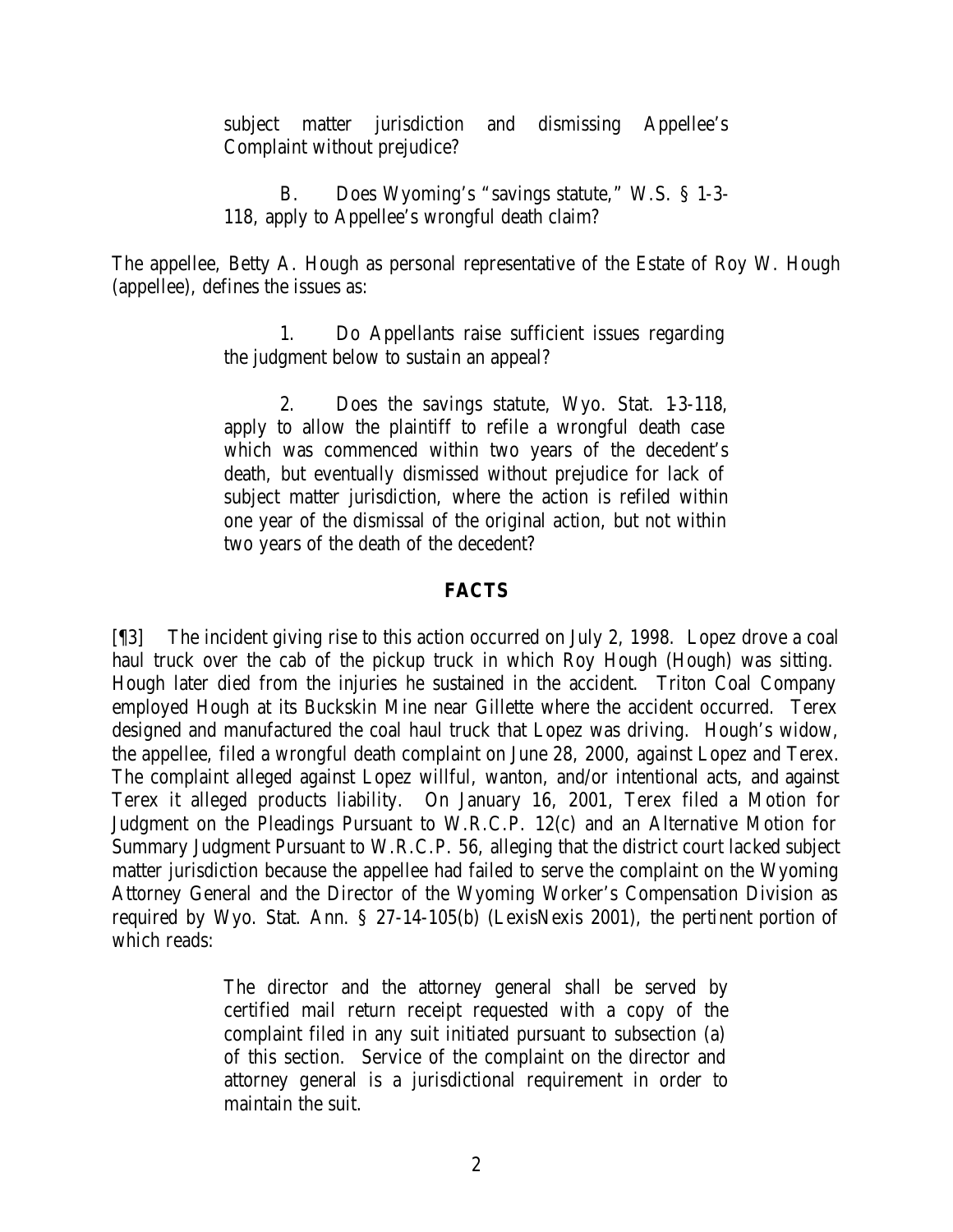[¶4] The appellee responded to Terex's motions by having the attorney general and the director served on January 18, 2001. About a week later, she filed a Motion to Amend Complaint to reflect that service. The district court heard Terex's motions on February 14, 2001. On July 11, 2001, the district court entered Findings of Fact and Conclusions of Law, and a separate Order Dismissing Case Without Prejudice and Denying Permission to Amend Complaint. Terex, Lopez and the appellee all appealed.<sup>2</sup>

## **DISCUSSION**

[¶5] "Subject matter jurisdiction is the authority to hear and decide cases of the general class to which the proceedings in question belong." *Bruns v. TW Services, Inc.*, 2001 WY 127, ¶ 16, 36 P.3d 608, 613 (Wyo. 2001). This Court has stated:

> "It is fundamental, if not axiomatic, that, before a court can render any decision or order having any effect in any case or matter, it must have subject matter jurisdiction. Jurisdiction is essential to the exercise of judicial power. Unless the court has jurisdiction, it lacks any authority to proceed, and any decision, judgment, or other order is, as a matter of law, utterly void and of no effect for any purpose. Subject matter jurisdiction, like jurisdiction over the person, is not a subject of judicial discretion. There is a difference, however, because the lack of jurisdiction over the person can be waived, but lack of subject matter jurisdiction cannot be. Subject matter jurisdiction either exists or it does not and, before proceeding to a disposition on the merits, a court should be satisfied that it does have the requisite jurisdiction."

*Boyd v. Nation*, 909 P.2d 323, 325 (Wyo. 1996) (*quoting United Mine Workers of America Local 1972 v. Decker Coal Co.*, 774 P.2d 1274, 1283-84 (Wyo. 1989)).

[¶6] The district court concluded that it lacked subject matter jurisdiction over this wrongful death case because binding precedent, namely *Makinen*, 893 P.2d 1149 and *Boyd*, 909 P.2d 323, dictated that conclusion. The facts in *Makinen* are nearly identical to those in this case. In *Makinen*, we resolved the issue of subject matter jurisdiction as follows:

> In order to determine whether the district court had jurisdiction over this case, we must construe the relevant portions of § 27-14-105. In construing a statute, we must

<sup>&</sup>lt;sup>2</sup> The cross-appeal of appellee, Supreme Court Case No. 01-174, has been dismissed.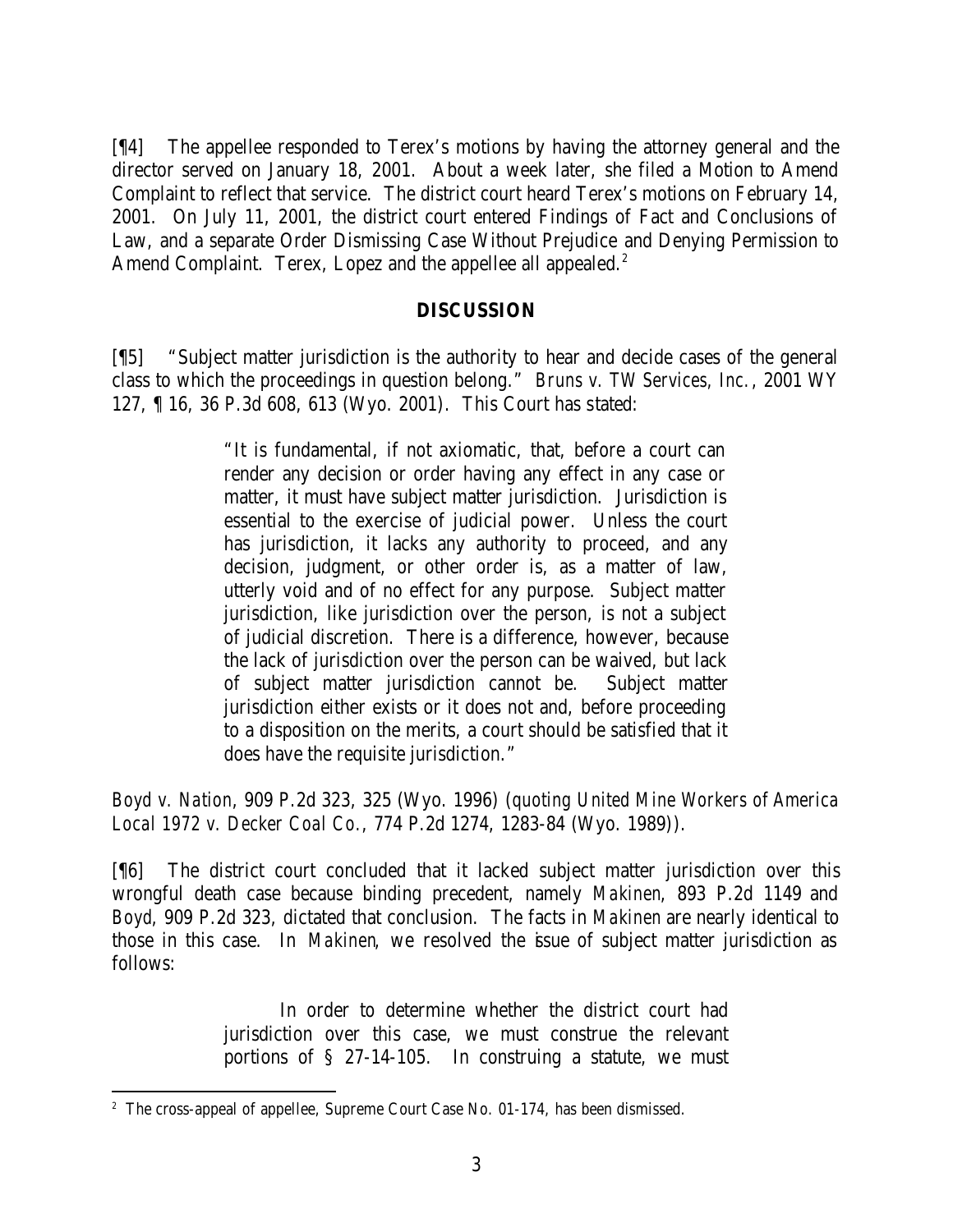determine whether the statute is clear or ambiguous. "[A] statute is unambiguous if its wording is such that reasonable persons are able to agree as to its meaning with consistency and predictability." *Allied-Signal, Inc. v. Wyoming State Board of Equalization*, 813 P.2d 214, 220 (Wyo.1991). "[A] statute is ambiguous only if it is found to be vague or uncertain and subject to varying interpretations." 813 P.2d at 219-20. "[W]hether an ambiguity exists in a statute is a matter of law to be determined by the court." 813 P.2d at 220. If the language of a statute is clear and unambiguous, we apply the plain and ordinary meaning of the words and do not resort to the rules of statutory construction. *Soles v. State*, 809 P.2d 772, 773 (Wyo.1991).

The Makinens contend that the district court had jurisdiction over the case because they served the complaint on the director and the attorney general in compliance with the statutory notice requirement. They assert that § 27-14-105 is ambiguous with respect to when the complaint must be served upon the director and the attorney general, and they argue that service of the complaint is not required in order for the district court to obtain jurisdiction over the case. PM P.C. and Mr. Larscheid maintain that the statute is not ambiguous. They contend that, pursuant to § 27-14-105, service must be made upon the director and the attorney general before or concurrently with the filing of an action in order for the district court to acquire jurisdiction over the matter.

Section 27-14-105 is clear and unambiguous in the context of this case. Under the clear language of the statute, the district court does not obtain jurisdiction over any case which involves an injured worker until the complaint has been served upon the director and the attorney general. *Accordingly, the district court did not have jurisdiction over the case at the time that PM P.C. and Mr. Larscheid filed their motion for a summary judgment*.

*Makinen*, 893 P.2d at 1152-53 (emphasis added). The result in *Boyd* was similar, but the facts were different. In *Boyd*, the issue of subject matter jurisdiction was raised sua sponte by this Court because the record contained no indication that the director and the attorney general had ever been served with the complaint. *Boyd*, 909 P.2d at 326.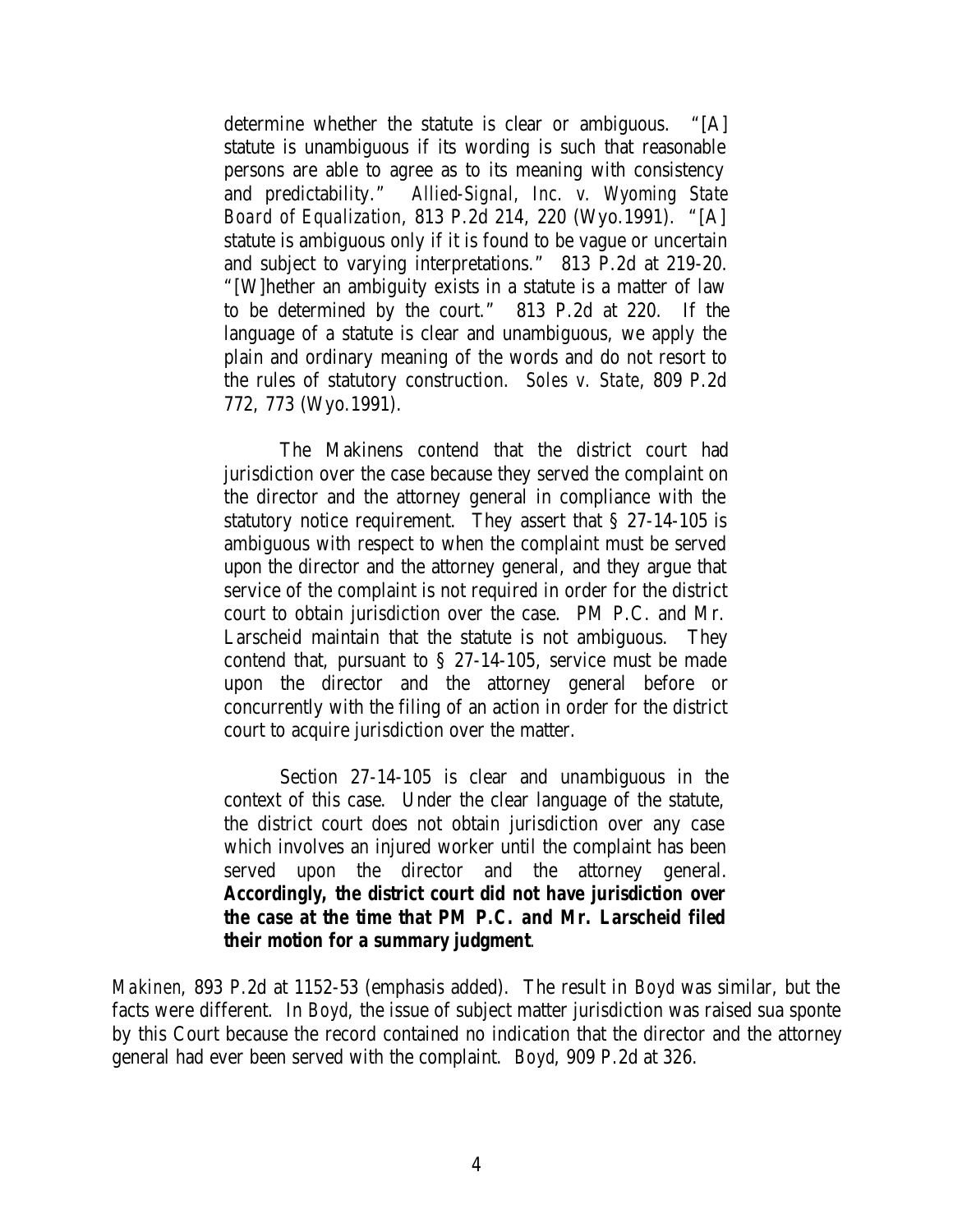[¶7] We now find several things wrong with the *Makinen* decision. To begin with, Wyo. Stat. Ann. § 27-14-105(b) is ambiguous because it contains no deadline for service of the complaint upon the attorney general and the director, and because the word "maintain" does not clearly establish a point at which service must be accomplished.<sup>3</sup> This situation is unlike the filing of a complaint under the Wyoming Governmental Claims Act, where the claim must be made and denied prior to suit, so the complaint must reference that process. Wyo. Stat. Ann. § 1-39-113 (LexisNexis 2001); *Dee v. Laramie County*, 666 P.2d 957, 959 (Wyo. 1983). Here the complaint could not very well reference service that has not yet occurred, and we know of no precedent requiring service of a complaint before it is filed.

[¶8] The second thing wrong with *Makinen* is that, while we recognized in that opinion that the district court would obtain jurisdiction over the case upon service of the complaint upon the attorney general and the director, we declared that the district court lacked jurisdiction *despite the fact* that the attorney general and the director had been served prior to the motion hearing where the district court found it had no jurisdiction. *Makinen*, 893 P.2d at 1153. We held, without basis in the statute or other authority, that the district court lacked jurisdiction because service had not yet been accomplished at the time the summary judgment motion was filed. *Id.* Yet, there is nothing in the statute to suggest that the date of filing of a motion seeking dismissal or a similar remedy establishes the period of limitation for service.

[¶9] Finally, our present review leads us to conclude that in *Makinen*, we paid insufficient attention to the legislative purpose behind the requirement for service of the complaint upon the attorney general and the director. That legislative purpose was recently emphasized in *Streeter v. Amerequip Corp.*, 968 F.Supp. 624, 629 (D.Wyo. 1997):

> Wyoming law requires that legislative intent be ascertained, as nearly as possible, from the language of the statute viewed in the light of its object and purpose. *Moncrief v. Harvey*, 816 P.2d 97, 105 (Wyo.1991). One of the significant provisions of the Wyoming Worker's Compensation Act, § 27-14-105(b) . . . is designed to protect the state's lien rights, in the event of a settlement or judgment in favor of the injured worker in an action involving third parties or others. The provisions requiring notice to the Department of Employment and the Attorney General are designed to provide

<sup>&</sup>lt;sup>3</sup> We have recently recognized specific legislative intent when the word "maintain" rather than the word "begin" or the word "commence" is used in a statute of limitations or condition precedent to suit. *See Rodriguez v. Casey, 2002 WY 111, \_\_ P.3d \_\_ (Wyo. 2002) (No. 01-195, decided 7/18/02). In the present* context, "maintain" means that the suit may be filed, but it may not be continued toward judgment until the attorney general and the director have been served. The ambiguity results from the statute's lack of any guidance as to when that must be accomplished.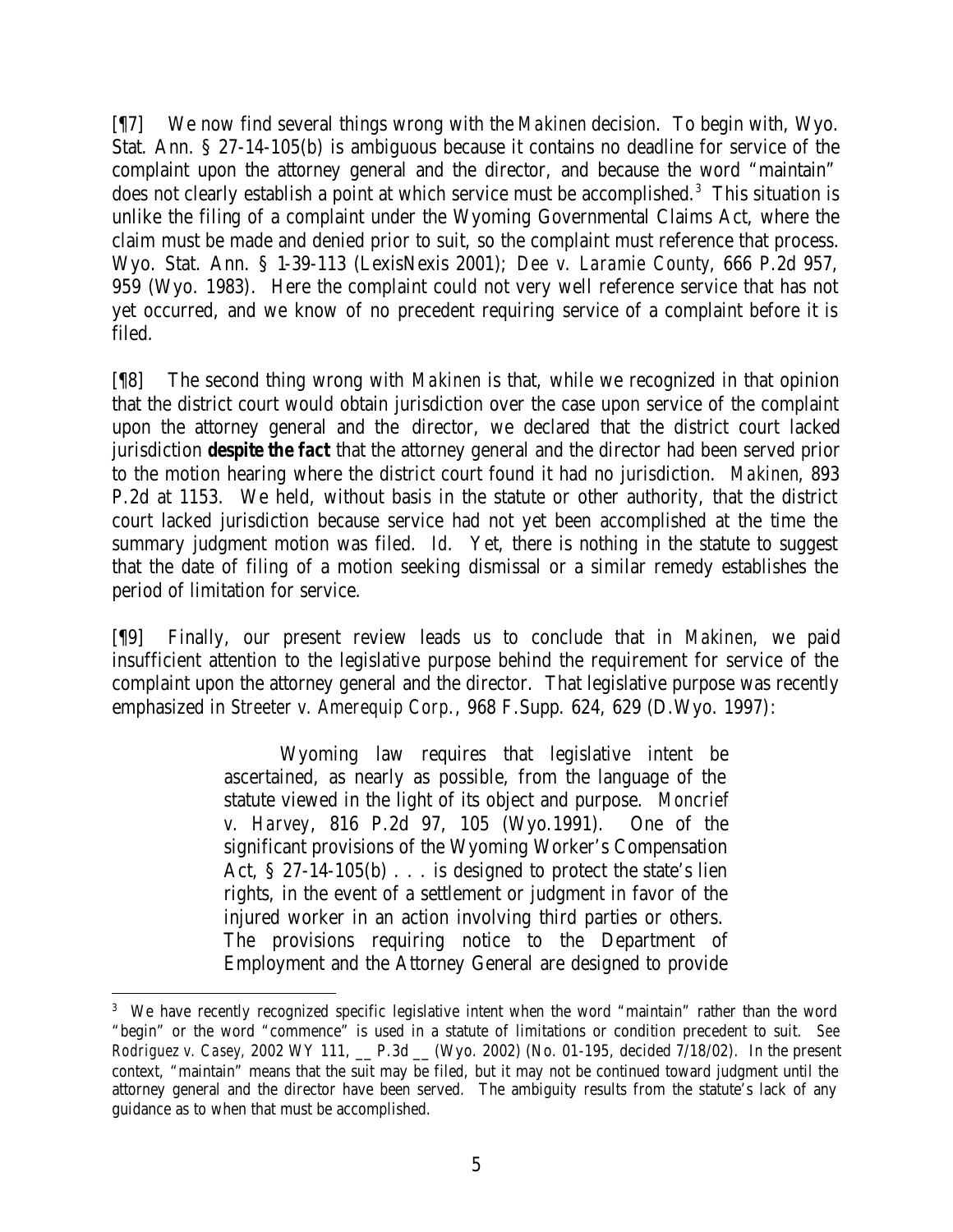a mechanism that will ensure preservation of the State of Wyoming's lien rights. \* \* \* The primary beneficiary of Wyo. Stat. § 27-14-105 is the State of Wyoming.

In *Streeter*, 968 F.Supp. at 630, Chief Judge Johnson cited to *Clark v. Pacificorp*, 118 Wash. 2d 167, 822 P.2d 162 (1991) and *Hattaway v. McMillian*, 903 F.2d 1440 (11<sup>th</sup> Cir. 1990), as cases where statutes similar to Wyoming's were interpreted so as to allow a plaintiff to cure noncompliance with the service requirements before trial, at least so long as no prejudice to the State had been shown. Finally, Chief Judge Johnson concluded:

> In the case now before the Court, granting defendant's motion to dismiss for failure to comply with the notice requirements of Wyo. Stat. § 27-14-105 would frustrate the legislature's purposes in enacting this provision. The Act is intended to be a sword for the State of Wyoming, one intended to permit the State to protect its reimbursement and lien rights in cases where an injured employee either settles or receives a judgment in his or her favor after having also received worker's compensation benefits. The Act is not intended to be a shield for third party tortfeasors.

*Streeter*, 968 F.Supp. at 631. In the context of a case such as this, the State is best able to protect its lien rights and to recoup benefits paid if the suit is allowed to continue rather than being dismissed through an overly technical reading of the service requirement.

[¶10] The gist of the decision in this case is the recognition that a plaintiff in a suit brought under Wyo. Stat. Ann. § 27-14-104 (LexisNexis 2001) and Wyo. Stat. Ann. § 27- 14-105(a) must be allowed a reasonable amount of time to meet the requirements of Wyo. Stat. Ann. § 27-14-105(b). We realize that the statute itself imposes no limitation on the time in which this may be accomplished, and we are mindful of the constitutional separation of powers. Wyo. Const. art. 2, § 1. Yet, because Wyo. Stat. Ann. § 27-14- 105(b) makes such service a jurisdictional requirement, it is imperative that a time limitation exist. Otherwise, the question of the district court's jurisdiction could remain "in limbo" indefinitely.

[¶11] This Court has a "general superintending control over all inferior courts, under such rules and regulations as may be prescribed by law." Wyo. Const. art. 5, § 2. This control "'encompasses the authority to prescribe rules of practice and procedure in those courts.'" *Squillace v. Kelley,* 990 P.2d 497, 501 (Wyo. 1999) (*quoting White v. Fisher,* 689 P.2d 102, 106 (Wyo. 1984)). Consistent with that authority, we conclude that it is appropriate, prospectively, to establish a specific time limitation during which, pursuant to Wyo. Stat. Ann. § 27-14-105(b), the attorney general and director must be served with a copy of the complaint. Because "within a reasonable time" is a standard that would provide little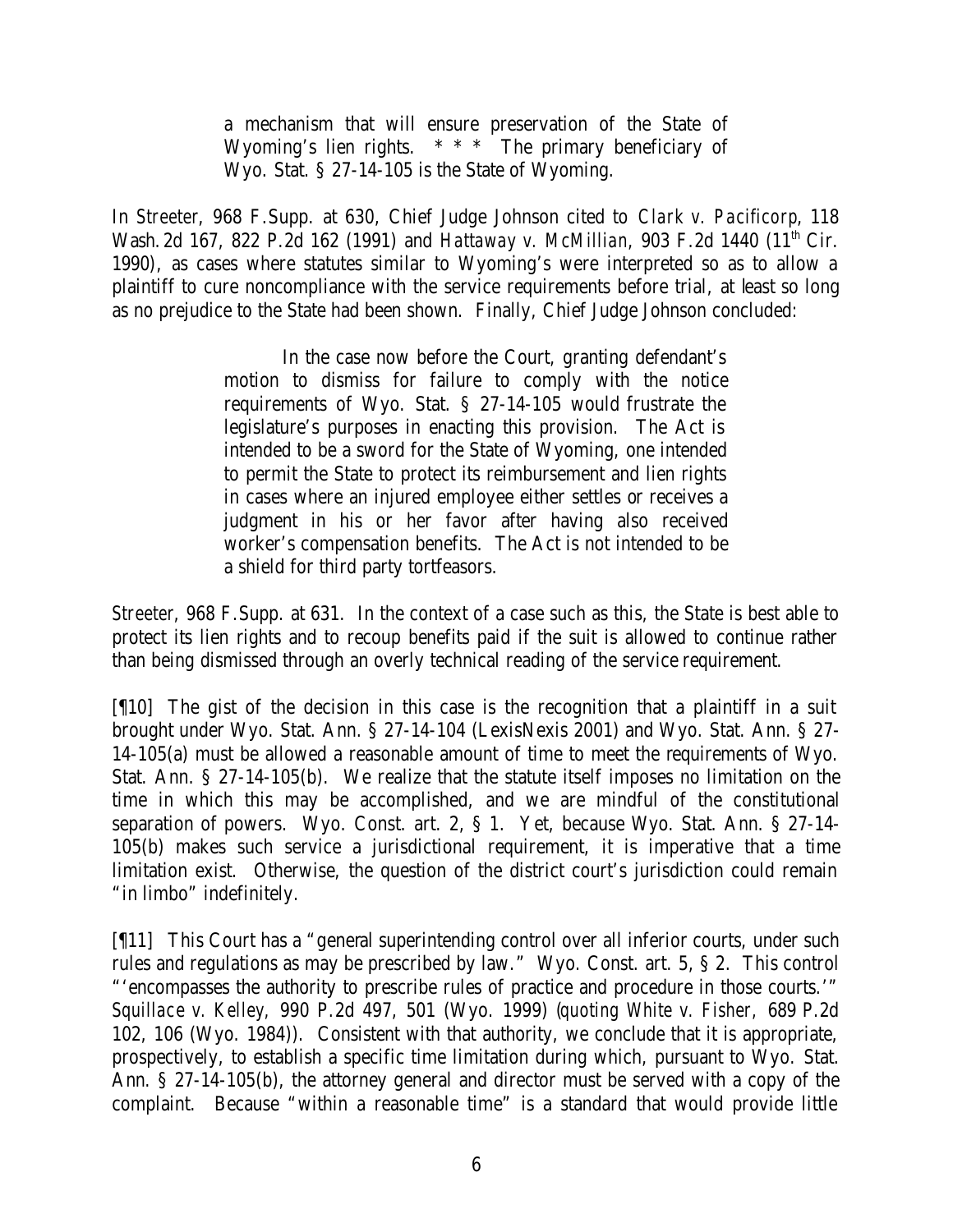guidance to litigants or the district court, we hold that service must be made within sixty days of the complaint's filing. We choose sixty days because that is the same period under W.R.C.P. 3(b) for service of the complaint on the party defendants if the suit is to be deemed to have been commenced on the date of filing.

#### **CONCLUSION**

[¶12] The district court had subject matter jurisdiction over this matter at the time it ruled on Terex's motions. The holding to the contrary in *Makinen*, 893 P.2d 1149 is overruled.<sup>4</sup> We reverse and remand for further proceedings in the district court. This resolution renders the other issues raised herein moot.

<sup>4</sup> *Boyd*, 909 P.2d 323 is not overruled because that holding was based upon a record that failed to show that the attorney general or the director had ever been served with a copy of the complaint.